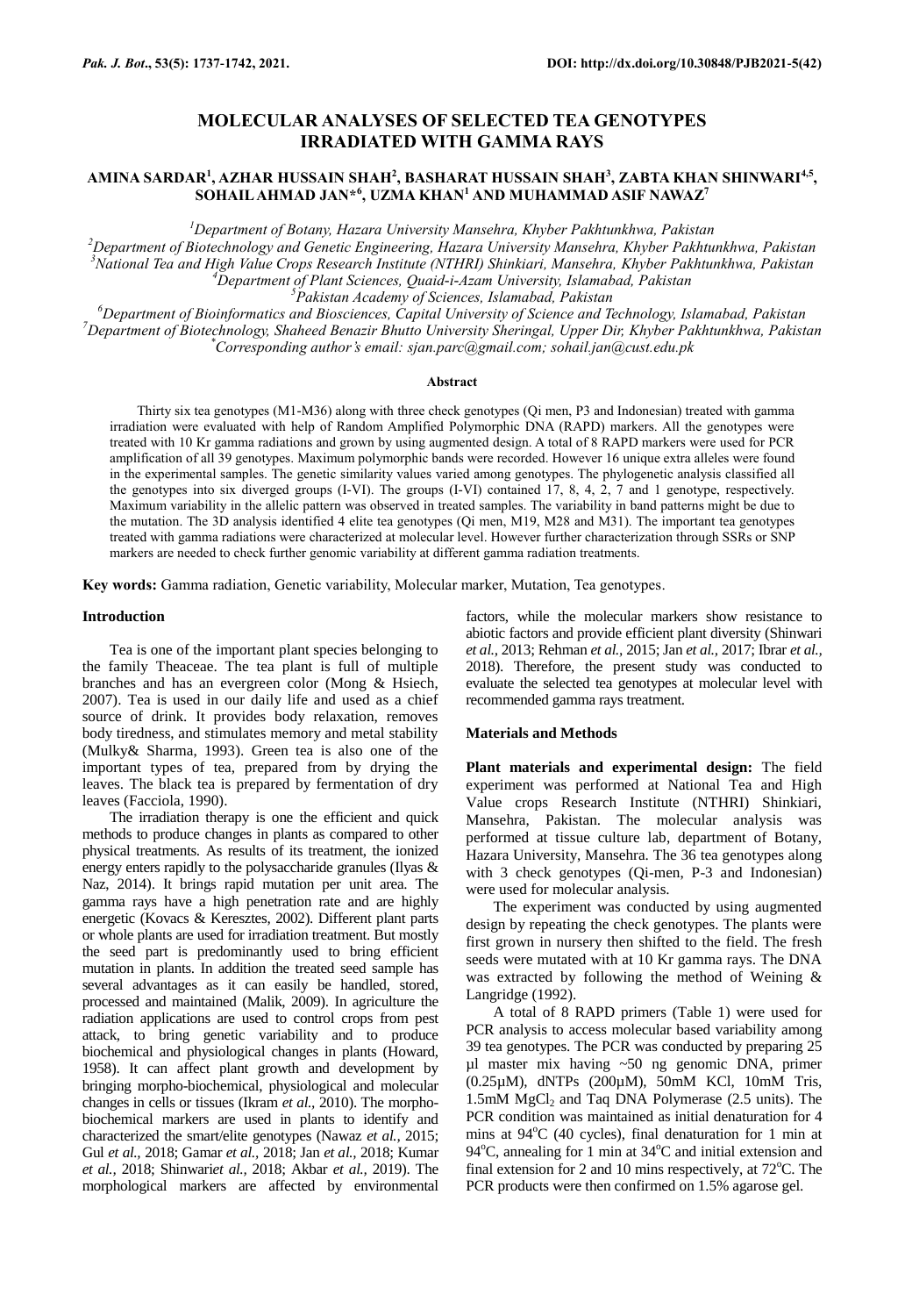| S. No.      | <b>Name</b> | <b>Sequences</b>  | Size |
|-------------|-------------|-------------------|------|
| 1.          | $AC - 05$   | <b>GTTAGTGCGG</b> | 10   |
| 2.          | $AC - 07$   | ACGGAAGTGG        | 10   |
| 3.          | $AC - 08$   | <b>TTGGGGGAGA</b> | 10   |
| 4.          | $AC - 09$   | <b>AGAGCGTACC</b> | 10   |
| 5.          | $OPA - 05$  | AGGGGTCTTG        | 10   |
| б.          | $OPA - 10$  | <b>GTGATCGCAG</b> | 10   |
| $7_{\cdot}$ | $OPA - 11$  | <b>CAATCGCCGT</b> | 10   |
| 8.          | $OPB - 1$   | <b>GTTTCGCTCC</b> | 10   |

**Table 1. Name, sequence and size (bp) of RAPD primers.**

#### **Data analysis**

The clear and sharp bands were used for Bivariate data analysis. The genetic distances were measured by using the method of Unweighted Pair Group of Arithmetic Means (UPGMA) Nei & Lee (1979). The genetic tree was constructed by using software of "Pop gene 3.2." The Principal Coordinate Analysis (PCoA) was performed to check the genotypes from a close angle by using software NTSYSpc 2.10 (Rohlf, 2000).

## **Results and Discussion**

**Genetic polymorphism among 39 tea genotypes:** In current study 39 tea genotypes treated with 10 Kr gamma rays were screened by using RAPD markers. Maximum

polymorphic bands were recorded with sizes ranging from  $\sim$ 100 to  $\sim$ 1200 bp (Fig. 1a-c). A total of 77 bands were recorded with 8 primers sets with an average 1.97 allele per genotype. A total of 16 extra alleles were recorded in treated plants as compared to control plants. The gamma irradiation can bring novel changes in the genomic sequence of any plant species. Maximum genomic variability was recorded among all tested genotypes at molecular level. In comparison with check genotypes, some diverged genotypes were recorded that can be the future lines for breeding programs. All the genotypes showed different banding patterns in control and irradiated plants (Figs. 1a-c). The level of polymorphism was higher in gamma rays treated plants than control plants. The extra alleles in treated plants could be the result of changes (mutations) at molecular level. Our findings are in line with those of Fadia *et al.,* (2011), who recorded maximum genetic variability in gamma rays treated genotypes of *Hibiscus subdariffa*by using RAPD primers. The genetic distances (GD) values varied among all tested genotypes (Table 2; Fig. 2). Our finding showed similarities with those of *Hamideldin* and *Eliwa* (2015)*,*  who reported that gamma radiation treatments with seeds of *Brassica alba* L. cause both physiological and molecular changes. Morita *et al.,* (2009) found deletion, substitution and inversion mutation in rice genotypes treated with gamma rays.



Fig. 1a. PCR amplification profile of thirty nine tea plants using RAPD primer (AC–05) M = molecular size marker (1 kbp). 1, 2, 3 = control,  $4 - 39$  = treated.



Fig. 1b. PCR amplification profile of thirty nine tea plants using RAPD primer (AC–09).  $M =$  molecular size marker (1 kbp). 1, 2, 3 = control,  $4 - 39$  = treated.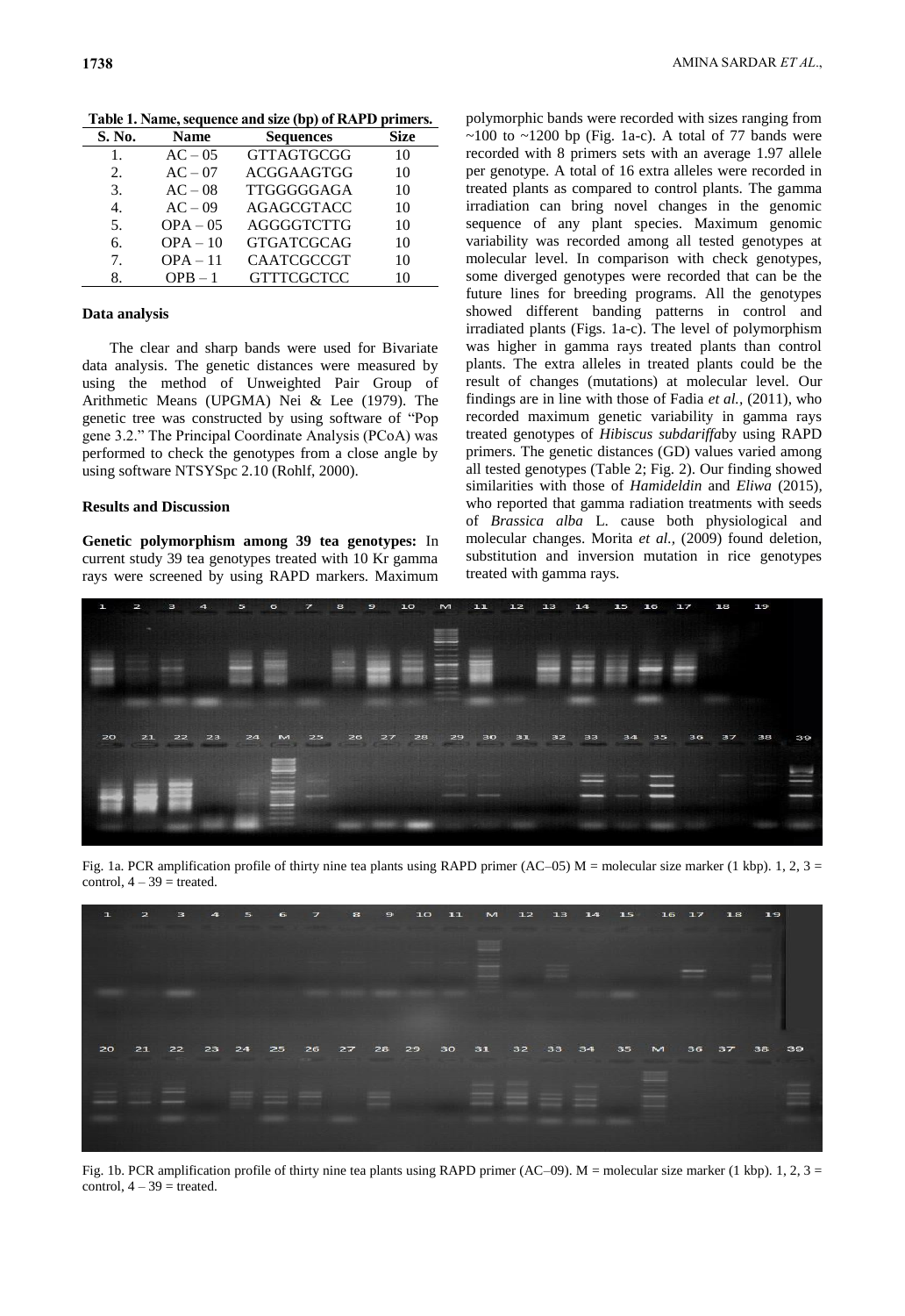

Fig. 1c. PCR amplification profile of thirty nine tea plants using RAPD primer (OPB -1). M = molecular size marker (1 kbp). 1, 2, 3 = control,  $4 - 39$  = treated.



Fig. 2. Dendrogram constructed for thirty nine tea genotypes by using RAPD primers. Pop1 = Qi-men, pop 2 = P-3, pop 3 = Indonesian, pop 4 = M1, pop 5 = M2, pop 6 = M3, pop 7 = M4, pop 8 = M5, pop 9 = M6, pop 10 = M7, pop 11= M8, pop 12 = M9, pop 13= M10, pop 14 = M11, pop 15 = M12, pop 16 = M13, pop 17 = M14, pop 18 = M15, pop  $19 = M16$ , pop 20 = M17, pop 21 = M18, pop 22 = M19, pop 23 = M20, pop 24 = M21, pop 25 = M22, pop 26 = M23, pop 27 = M24, pop 28 = M25, pop 29 = M26, pop 30 = M27, pop 31 = M28, pop 32 = M29, pop 33 = M30, pop 34 = M31, pop 35 = M32, pop

 $36 = M33$ , pop  $37 = M34$ , pop  $38 = M35$ , pop  $39 = M36$ .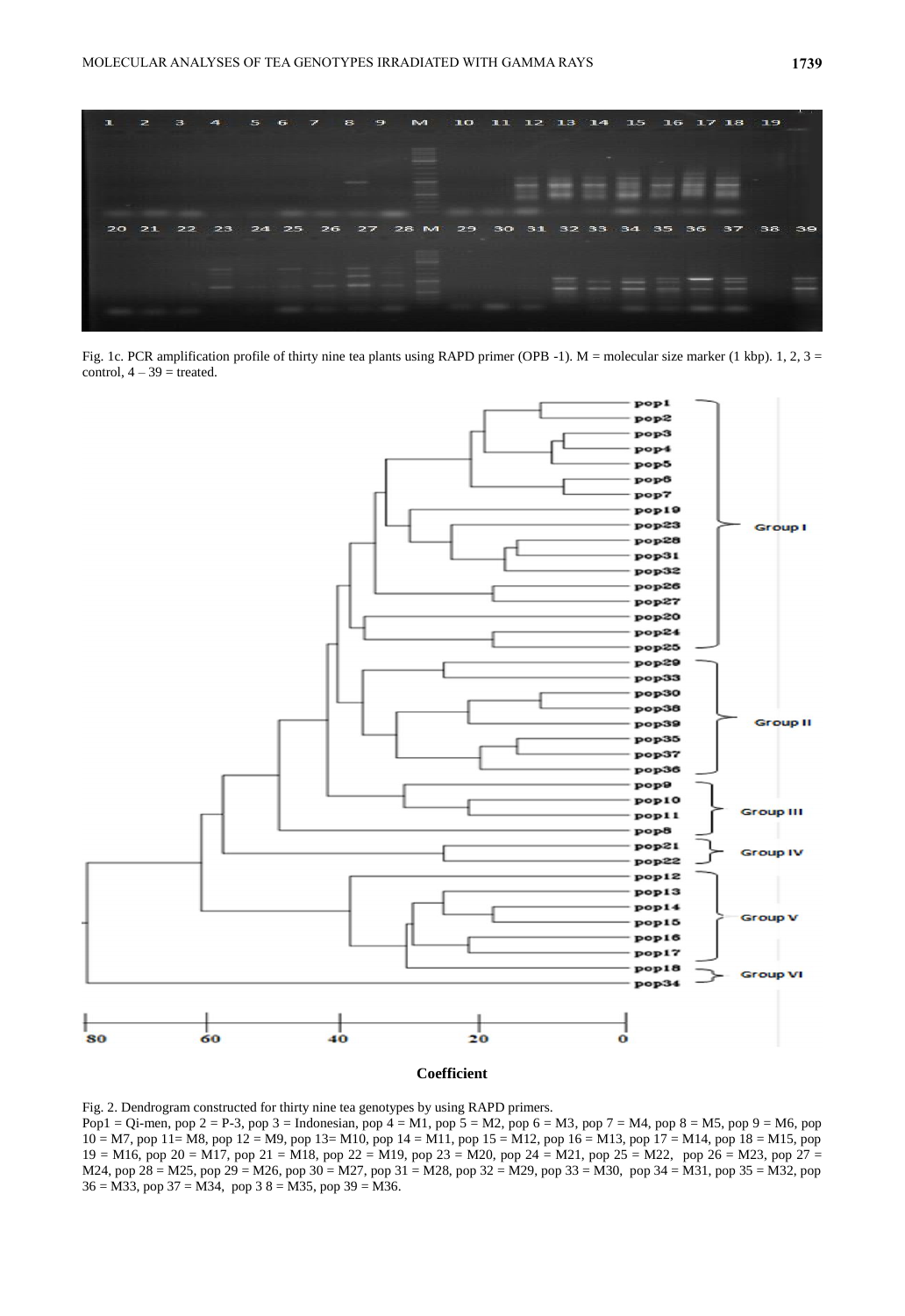| $0.29$<br>$0.29$<br>0.18<br>0.00<br>0.00<br>0.00<br>0.00<br>0.60<br>0.57<br>0.15<br>0.00<br>0.00<br>00.1<br>0.31<br>0.38<br>0.38<br>0.18<br>0.63<br>0.46<br>0.50<br>0.43<br>0.00<br>0.12<br>$\begin{array}{c} 0.31 \\ 0.00 \\ 0.00 \\ 0.00 \end{array}$<br>0.14<br>0.14<br>0.00<br>0.00<br>0.14<br>0.10<br>0.20<br>0.33<br>00.1<br>0.00<br>0.31<br>0.48<br>$0.43$<br>0.43<br>0.29<br>0.10<br>0.10<br>0.20<br>0.20<br>0.19<br>0.30<br>0.12<br>$\frac{8}{1}$<br>0.70<br>6.40<br>0.67<br>0.40<br>0.17<br>$0.11$<br>0.30<br>$\begin{array}{c} 11 \\ 0.11 \\ 0.11 \end{array}$<br>0.20<br>0.00<br>0.19<br>0.61<br>0.21<br>0.20<br>0.15<br>0.45<br>0.53<br>0.53<br>$\frac{0.33}{0.53}$<br>0.46<br>$\frac{0.13}{0.30}$<br>0.30<br>0.33<br>$0.12$<br>$0.00$<br>0.11<br>0.00<br>0.00<br>0.00<br>0.00<br>0.00<br>0.18<br>00.1<br>0.17<br>0.11<br>0.17<br>0.44<br>0.00<br>$0.\overline{3}$<br>$0.18\,$<br>0.15<br>0.50<br>0.50<br>0.20<br>0.46<br>0.00<br>0.20<br>00.1<br>0.29<br>0.13<br>0.13<br>0.17<br>0.25<br>0.50<br>0.31<br>0.17<br>0.00<br>0.33<br>0.22<br>0.13<br>$\frac{0.36}{0.31}$<br>0.27<br>0.40<br>0.31<br>0.31<br>0.21<br>0.21<br>0.13<br>0.00<br>0.00<br>0.15<br>$\begin{array}{c} 0.13 \\ 0.30 \\ 0.30 \end{array}$<br>0.00<br>$\begin{array}{c} 0.33 \\ 0.13 \\ 0.13 \end{array}$<br>0.15<br>0.00<br>0.00<br>0.10<br>0.18<br>0.15<br>$\frac{8}{1}$<br>0.57<br>0.14<br>0.40<br>0.17<br>0.31<br>0.31<br>0.17<br>0.27<br>0.31<br>0.21<br>0.11<br>0.40<br>0.10<br>0.33<br>$0.11$<br>0.00<br>0.15<br>0.00<br>$0.18\,$<br>0.15<br>00.1<br>0.57<br>0.43<br>0.29<br>0.36<br>0.53<br>0.13<br>0.33<br>0.31<br>0.00<br>0.25<br>0.00<br>0.31<br>0.11<br>0.00<br>0.17<br>0.00<br>0.31<br>0.31<br>0.00<br>0.21<br>0.15<br>0.15<br>0.14<br>0.29<br>0.29<br>0.18<br>$0.27$<br>$0.33$<br>$0.42$<br>$\frac{0.33}{0.50}$<br>$0.40$<br>$0.30$<br>0.00<br>$0.18$<br>$0.00$<br>$0.20$<br>0.10<br>0.00<br>0.15<br>0.12<br>0.15<br>0.00<br>0.15<br>0.29<br>0.13<br>0.31<br>0.17<br>0.17<br>$\widetilde{5}$<br>0.31<br>0.21<br>0.00<br>0.29<br>0.18<br>0.00<br>0.25<br>0.29<br>0.40<br>0.00<br>0.25<br>0.29<br>0.14<br>0.10<br>0.22<br>0.00<br>0.22<br>0.44<br>0.00<br>0.10<br>0.00<br>0.00<br>0.00000<br>0.33<br>0.00<br>0.00<br>0.00<br>0.00<br>0.12<br>0.00<br>$\overline{1.00}$<br>$\overline{0}$ .<br>$\overline{0}$ .<br>$\overline{0.11}$<br>0.12<br>0.12<br>0.18<br>0.13<br>0.13<br>0.00<br>0.25<br>0.0000<br>0.12<br>0.25<br>0.00<br>0.00<br>0.00<br>0.50<br>0.22<br>0.00<br>0.10<br>0.00<br>0.00<br>0.00<br>0.00<br>0.00<br>0.11<br>0.29<br>0.00<br>0.00<br>0.00<br>$\overline{1.00}$<br>0.00<br>0.44<br>0.11<br>$\overline{0}$ .<br>$\begin{array}{c} 0.000 \\ 0.000 \\ 0.000 \\ 0.010 \\ 0.000 \\ 0.000 \end{array}$<br>$\begin{array}{c} 0.00 \\ 0.01 \\ 0.11 \end{array}$<br>0.14<br>$0.10$<br>$0.10$<br>0.00<br>0.18<br>0.40<br>0.35<br>0.18<br>0.18<br>$0.20$<br>$0.10$<br>$0.15$<br>0.10<br>0.00<br>0.30<br>0.15<br>0.20<br>0.14<br>0.00<br>0.14<br>0.12<br>0.00000<br>0.12<br>0.00<br>0.29<br>0.00<br>$\overline{1.00}$<br>0.02<br>0.00<br>0.17<br>0.33<br>0.00<br>0.18<br>0.67<br>0.12<br>0.17<br>0.31<br>$\begin{array}{c} 11 \\ 0.11 \end{array}$<br>$\overline{0}$<br>0.12<br>0.10<br>0.10<br>0.20<br>0.10<br>0.40<br>0.22<br>$0.18$<br>$0.27$<br>$0.27$<br>0.12<br>0.00<br>0.13<br>0.00<br>0.22<br>0.25<br>0.00<br>0.00<br>0.12<br>0.00<br>0.00<br>0.00<br>0.75<br>0.02<br>0.00<br>0.00<br>0.36<br>0.17<br>0.13<br>0.00<br>0.40<br>0.57<br>$\overline{11}$<br>0.22<br>$\sum$<br>$\overline{1}$<br>$\overline{0}$<br>0.10<br>0.00<br>0.10<br>0.18<br>$\begin{array}{c} 0.18 \\ 0.18 \end{array}$<br>0.20<br>0.15<br>0.00000<br>0.12<br>0.20<br>0.20<br>0.00<br>0.00<br>0.13<br>0.12<br>0.00<br>0.00<br>$0.50$<br>$0.33$<br>0.33<br>0.18<br>0.25<br>0.22<br>0.22<br>0.22<br>0.100<br>0.29<br>0.67<br>0.17<br>0.44<br>0.11<br>0.00<br>0.11<br>0.21 | ω<br>2 | 4 | r. | ی | r | ∞ | ۰ | Table 2. DICE similarity matrix among 39 tea genotypes using RAPD primers<br>$\mathbf{a}$ | コ | $\overline{12}$ | 13 | $\mathbf{1}$ | 15   |
|------------------------------------------------------------------------------------------------------------------------------------------------------------------------------------------------------------------------------------------------------------------------------------------------------------------------------------------------------------------------------------------------------------------------------------------------------------------------------------------------------------------------------------------------------------------------------------------------------------------------------------------------------------------------------------------------------------------------------------------------------------------------------------------------------------------------------------------------------------------------------------------------------------------------------------------------------------------------------------------------------------------------------------------------------------------------------------------------------------------------------------------------------------------------------------------------------------------------------------------------------------------------------------------------------------------------------------------------------------------------------------------------------------------------------------------------------------------------------------------------------------------------------------------------------------------------------------------------------------------------------------------------------------------------------------------------------------------------------------------------------------------------------------------------------------------------------------------------------------------------------------------------------------------------------------------------------------------------------------------------------------------------------------------------------------------------------------------------------------------------------------------------------------------------------------------------------------------------------------------------------------------------------------------------------------------------------------------------------------------------------------------------------------------------------------------------------------------------------------------------------------------------------------------------------------------------------------------------------------------------------------------------------------------------------------------------------------------------------------------------------------------------------------------------------------------------------------------------------------------------------------------------------------------------------------------------------------------------------------------------------------------------------------------------------------------------------------------------------------------------------------------------------------------------------------------------------------------------------------------------------------------------------------------------------------------------------------------------------------------------------------------------------------------------------------------------------------------------------------------------------------------------------------------------------------------------------------------------------------------------------------------------------------------------------------------------------------------------------------------------------------------------------------------------------------------------------------------------------|--------|---|----|---|---|---|---|-------------------------------------------------------------------------------------------|---|-----------------|----|--------------|------|
|                                                                                                                                                                                                                                                                                                                                                                                                                                                                                                                                                                                                                                                                                                                                                                                                                                                                                                                                                                                                                                                                                                                                                                                                                                                                                                                                                                                                                                                                                                                                                                                                                                                                                                                                                                                                                                                                                                                                                                                                                                                                                                                                                                                                                                                                                                                                                                                                                                                                                                                                                                                                                                                                                                                                                                                                                                                                                                                                                                                                                                                                                                                                                                                                                                                                                                                                                                                                                                                                                                                                                                                                                                                                                                                                                                                                                                                      |        |   |    |   |   |   |   |                                                                                           |   |                 |    |              |      |
|                                                                                                                                                                                                                                                                                                                                                                                                                                                                                                                                                                                                                                                                                                                                                                                                                                                                                                                                                                                                                                                                                                                                                                                                                                                                                                                                                                                                                                                                                                                                                                                                                                                                                                                                                                                                                                                                                                                                                                                                                                                                                                                                                                                                                                                                                                                                                                                                                                                                                                                                                                                                                                                                                                                                                                                                                                                                                                                                                                                                                                                                                                                                                                                                                                                                                                                                                                                                                                                                                                                                                                                                                                                                                                                                                                                                                                                      |        |   |    |   |   |   |   |                                                                                           |   |                 |    |              |      |
|                                                                                                                                                                                                                                                                                                                                                                                                                                                                                                                                                                                                                                                                                                                                                                                                                                                                                                                                                                                                                                                                                                                                                                                                                                                                                                                                                                                                                                                                                                                                                                                                                                                                                                                                                                                                                                                                                                                                                                                                                                                                                                                                                                                                                                                                                                                                                                                                                                                                                                                                                                                                                                                                                                                                                                                                                                                                                                                                                                                                                                                                                                                                                                                                                                                                                                                                                                                                                                                                                                                                                                                                                                                                                                                                                                                                                                                      |        |   |    |   |   |   |   |                                                                                           |   |                 |    |              |      |
|                                                                                                                                                                                                                                                                                                                                                                                                                                                                                                                                                                                                                                                                                                                                                                                                                                                                                                                                                                                                                                                                                                                                                                                                                                                                                                                                                                                                                                                                                                                                                                                                                                                                                                                                                                                                                                                                                                                                                                                                                                                                                                                                                                                                                                                                                                                                                                                                                                                                                                                                                                                                                                                                                                                                                                                                                                                                                                                                                                                                                                                                                                                                                                                                                                                                                                                                                                                                                                                                                                                                                                                                                                                                                                                                                                                                                                                      |        |   |    |   |   |   |   |                                                                                           |   |                 |    |              |      |
|                                                                                                                                                                                                                                                                                                                                                                                                                                                                                                                                                                                                                                                                                                                                                                                                                                                                                                                                                                                                                                                                                                                                                                                                                                                                                                                                                                                                                                                                                                                                                                                                                                                                                                                                                                                                                                                                                                                                                                                                                                                                                                                                                                                                                                                                                                                                                                                                                                                                                                                                                                                                                                                                                                                                                                                                                                                                                                                                                                                                                                                                                                                                                                                                                                                                                                                                                                                                                                                                                                                                                                                                                                                                                                                                                                                                                                                      |        |   |    |   |   |   |   |                                                                                           |   |                 |    |              |      |
|                                                                                                                                                                                                                                                                                                                                                                                                                                                                                                                                                                                                                                                                                                                                                                                                                                                                                                                                                                                                                                                                                                                                                                                                                                                                                                                                                                                                                                                                                                                                                                                                                                                                                                                                                                                                                                                                                                                                                                                                                                                                                                                                                                                                                                                                                                                                                                                                                                                                                                                                                                                                                                                                                                                                                                                                                                                                                                                                                                                                                                                                                                                                                                                                                                                                                                                                                                                                                                                                                                                                                                                                                                                                                                                                                                                                                                                      |        |   |    |   |   |   |   |                                                                                           |   |                 |    |              |      |
|                                                                                                                                                                                                                                                                                                                                                                                                                                                                                                                                                                                                                                                                                                                                                                                                                                                                                                                                                                                                                                                                                                                                                                                                                                                                                                                                                                                                                                                                                                                                                                                                                                                                                                                                                                                                                                                                                                                                                                                                                                                                                                                                                                                                                                                                                                                                                                                                                                                                                                                                                                                                                                                                                                                                                                                                                                                                                                                                                                                                                                                                                                                                                                                                                                                                                                                                                                                                                                                                                                                                                                                                                                                                                                                                                                                                                                                      |        |   |    |   |   |   |   |                                                                                           |   |                 |    |              |      |
|                                                                                                                                                                                                                                                                                                                                                                                                                                                                                                                                                                                                                                                                                                                                                                                                                                                                                                                                                                                                                                                                                                                                                                                                                                                                                                                                                                                                                                                                                                                                                                                                                                                                                                                                                                                                                                                                                                                                                                                                                                                                                                                                                                                                                                                                                                                                                                                                                                                                                                                                                                                                                                                                                                                                                                                                                                                                                                                                                                                                                                                                                                                                                                                                                                                                                                                                                                                                                                                                                                                                                                                                                                                                                                                                                                                                                                                      |        |   |    |   |   |   |   |                                                                                           |   |                 |    |              |      |
|                                                                                                                                                                                                                                                                                                                                                                                                                                                                                                                                                                                                                                                                                                                                                                                                                                                                                                                                                                                                                                                                                                                                                                                                                                                                                                                                                                                                                                                                                                                                                                                                                                                                                                                                                                                                                                                                                                                                                                                                                                                                                                                                                                                                                                                                                                                                                                                                                                                                                                                                                                                                                                                                                                                                                                                                                                                                                                                                                                                                                                                                                                                                                                                                                                                                                                                                                                                                                                                                                                                                                                                                                                                                                                                                                                                                                                                      |        |   |    |   |   |   |   |                                                                                           |   |                 |    |              |      |
|                                                                                                                                                                                                                                                                                                                                                                                                                                                                                                                                                                                                                                                                                                                                                                                                                                                                                                                                                                                                                                                                                                                                                                                                                                                                                                                                                                                                                                                                                                                                                                                                                                                                                                                                                                                                                                                                                                                                                                                                                                                                                                                                                                                                                                                                                                                                                                                                                                                                                                                                                                                                                                                                                                                                                                                                                                                                                                                                                                                                                                                                                                                                                                                                                                                                                                                                                                                                                                                                                                                                                                                                                                                                                                                                                                                                                                                      |        |   |    |   |   |   |   |                                                                                           |   |                 |    |              |      |
|                                                                                                                                                                                                                                                                                                                                                                                                                                                                                                                                                                                                                                                                                                                                                                                                                                                                                                                                                                                                                                                                                                                                                                                                                                                                                                                                                                                                                                                                                                                                                                                                                                                                                                                                                                                                                                                                                                                                                                                                                                                                                                                                                                                                                                                                                                                                                                                                                                                                                                                                                                                                                                                                                                                                                                                                                                                                                                                                                                                                                                                                                                                                                                                                                                                                                                                                                                                                                                                                                                                                                                                                                                                                                                                                                                                                                                                      |        |   |    |   |   |   |   |                                                                                           |   |                 |    |              |      |
|                                                                                                                                                                                                                                                                                                                                                                                                                                                                                                                                                                                                                                                                                                                                                                                                                                                                                                                                                                                                                                                                                                                                                                                                                                                                                                                                                                                                                                                                                                                                                                                                                                                                                                                                                                                                                                                                                                                                                                                                                                                                                                                                                                                                                                                                                                                                                                                                                                                                                                                                                                                                                                                                                                                                                                                                                                                                                                                                                                                                                                                                                                                                                                                                                                                                                                                                                                                                                                                                                                                                                                                                                                                                                                                                                                                                                                                      |        |   |    |   |   |   |   |                                                                                           |   |                 |    |              |      |
|                                                                                                                                                                                                                                                                                                                                                                                                                                                                                                                                                                                                                                                                                                                                                                                                                                                                                                                                                                                                                                                                                                                                                                                                                                                                                                                                                                                                                                                                                                                                                                                                                                                                                                                                                                                                                                                                                                                                                                                                                                                                                                                                                                                                                                                                                                                                                                                                                                                                                                                                                                                                                                                                                                                                                                                                                                                                                                                                                                                                                                                                                                                                                                                                                                                                                                                                                                                                                                                                                                                                                                                                                                                                                                                                                                                                                                                      |        |   |    |   |   |   |   |                                                                                           |   |                 |    |              |      |
|                                                                                                                                                                                                                                                                                                                                                                                                                                                                                                                                                                                                                                                                                                                                                                                                                                                                                                                                                                                                                                                                                                                                                                                                                                                                                                                                                                                                                                                                                                                                                                                                                                                                                                                                                                                                                                                                                                                                                                                                                                                                                                                                                                                                                                                                                                                                                                                                                                                                                                                                                                                                                                                                                                                                                                                                                                                                                                                                                                                                                                                                                                                                                                                                                                                                                                                                                                                                                                                                                                                                                                                                                                                                                                                                                                                                                                                      |        |   |    |   |   |   |   |                                                                                           |   |                 |    |              |      |
|                                                                                                                                                                                                                                                                                                                                                                                                                                                                                                                                                                                                                                                                                                                                                                                                                                                                                                                                                                                                                                                                                                                                                                                                                                                                                                                                                                                                                                                                                                                                                                                                                                                                                                                                                                                                                                                                                                                                                                                                                                                                                                                                                                                                                                                                                                                                                                                                                                                                                                                                                                                                                                                                                                                                                                                                                                                                                                                                                                                                                                                                                                                                                                                                                                                                                                                                                                                                                                                                                                                                                                                                                                                                                                                                                                                                                                                      |        |   |    |   |   |   |   |                                                                                           |   |                 |    |              |      |
|                                                                                                                                                                                                                                                                                                                                                                                                                                                                                                                                                                                                                                                                                                                                                                                                                                                                                                                                                                                                                                                                                                                                                                                                                                                                                                                                                                                                                                                                                                                                                                                                                                                                                                                                                                                                                                                                                                                                                                                                                                                                                                                                                                                                                                                                                                                                                                                                                                                                                                                                                                                                                                                                                                                                                                                                                                                                                                                                                                                                                                                                                                                                                                                                                                                                                                                                                                                                                                                                                                                                                                                                                                                                                                                                                                                                                                                      |        |   |    |   |   |   |   |                                                                                           |   |                 |    |              |      |
|                                                                                                                                                                                                                                                                                                                                                                                                                                                                                                                                                                                                                                                                                                                                                                                                                                                                                                                                                                                                                                                                                                                                                                                                                                                                                                                                                                                                                                                                                                                                                                                                                                                                                                                                                                                                                                                                                                                                                                                                                                                                                                                                                                                                                                                                                                                                                                                                                                                                                                                                                                                                                                                                                                                                                                                                                                                                                                                                                                                                                                                                                                                                                                                                                                                                                                                                                                                                                                                                                                                                                                                                                                                                                                                                                                                                                                                      |        |   |    |   |   |   |   |                                                                                           |   |                 |    |              |      |
|                                                                                                                                                                                                                                                                                                                                                                                                                                                                                                                                                                                                                                                                                                                                                                                                                                                                                                                                                                                                                                                                                                                                                                                                                                                                                                                                                                                                                                                                                                                                                                                                                                                                                                                                                                                                                                                                                                                                                                                                                                                                                                                                                                                                                                                                                                                                                                                                                                                                                                                                                                                                                                                                                                                                                                                                                                                                                                                                                                                                                                                                                                                                                                                                                                                                                                                                                                                                                                                                                                                                                                                                                                                                                                                                                                                                                                                      |        |   |    |   |   |   |   |                                                                                           |   |                 |    |              |      |
|                                                                                                                                                                                                                                                                                                                                                                                                                                                                                                                                                                                                                                                                                                                                                                                                                                                                                                                                                                                                                                                                                                                                                                                                                                                                                                                                                                                                                                                                                                                                                                                                                                                                                                                                                                                                                                                                                                                                                                                                                                                                                                                                                                                                                                                                                                                                                                                                                                                                                                                                                                                                                                                                                                                                                                                                                                                                                                                                                                                                                                                                                                                                                                                                                                                                                                                                                                                                                                                                                                                                                                                                                                                                                                                                                                                                                                                      |        |   |    |   |   |   |   |                                                                                           |   |                 |    |              |      |
|                                                                                                                                                                                                                                                                                                                                                                                                                                                                                                                                                                                                                                                                                                                                                                                                                                                                                                                                                                                                                                                                                                                                                                                                                                                                                                                                                                                                                                                                                                                                                                                                                                                                                                                                                                                                                                                                                                                                                                                                                                                                                                                                                                                                                                                                                                                                                                                                                                                                                                                                                                                                                                                                                                                                                                                                                                                                                                                                                                                                                                                                                                                                                                                                                                                                                                                                                                                                                                                                                                                                                                                                                                                                                                                                                                                                                                                      |        |   |    |   |   |   |   |                                                                                           |   |                 |    |              |      |
|                                                                                                                                                                                                                                                                                                                                                                                                                                                                                                                                                                                                                                                                                                                                                                                                                                                                                                                                                                                                                                                                                                                                                                                                                                                                                                                                                                                                                                                                                                                                                                                                                                                                                                                                                                                                                                                                                                                                                                                                                                                                                                                                                                                                                                                                                                                                                                                                                                                                                                                                                                                                                                                                                                                                                                                                                                                                                                                                                                                                                                                                                                                                                                                                                                                                                                                                                                                                                                                                                                                                                                                                                                                                                                                                                                                                                                                      |        |   |    |   |   |   |   |                                                                                           |   |                 |    |              |      |
|                                                                                                                                                                                                                                                                                                                                                                                                                                                                                                                                                                                                                                                                                                                                                                                                                                                                                                                                                                                                                                                                                                                                                                                                                                                                                                                                                                                                                                                                                                                                                                                                                                                                                                                                                                                                                                                                                                                                                                                                                                                                                                                                                                                                                                                                                                                                                                                                                                                                                                                                                                                                                                                                                                                                                                                                                                                                                                                                                                                                                                                                                                                                                                                                                                                                                                                                                                                                                                                                                                                                                                                                                                                                                                                                                                                                                                                      |        |   |    |   |   |   |   |                                                                                           |   |                 |    |              |      |
|                                                                                                                                                                                                                                                                                                                                                                                                                                                                                                                                                                                                                                                                                                                                                                                                                                                                                                                                                                                                                                                                                                                                                                                                                                                                                                                                                                                                                                                                                                                                                                                                                                                                                                                                                                                                                                                                                                                                                                                                                                                                                                                                                                                                                                                                                                                                                                                                                                                                                                                                                                                                                                                                                                                                                                                                                                                                                                                                                                                                                                                                                                                                                                                                                                                                                                                                                                                                                                                                                                                                                                                                                                                                                                                                                                                                                                                      |        |   |    |   |   |   |   |                                                                                           |   |                 |    |              |      |
|                                                                                                                                                                                                                                                                                                                                                                                                                                                                                                                                                                                                                                                                                                                                                                                                                                                                                                                                                                                                                                                                                                                                                                                                                                                                                                                                                                                                                                                                                                                                                                                                                                                                                                                                                                                                                                                                                                                                                                                                                                                                                                                                                                                                                                                                                                                                                                                                                                                                                                                                                                                                                                                                                                                                                                                                                                                                                                                                                                                                                                                                                                                                                                                                                                                                                                                                                                                                                                                                                                                                                                                                                                                                                                                                                                                                                                                      |        |   |    |   |   |   |   |                                                                                           |   |                 |    |              |      |
|                                                                                                                                                                                                                                                                                                                                                                                                                                                                                                                                                                                                                                                                                                                                                                                                                                                                                                                                                                                                                                                                                                                                                                                                                                                                                                                                                                                                                                                                                                                                                                                                                                                                                                                                                                                                                                                                                                                                                                                                                                                                                                                                                                                                                                                                                                                                                                                                                                                                                                                                                                                                                                                                                                                                                                                                                                                                                                                                                                                                                                                                                                                                                                                                                                                                                                                                                                                                                                                                                                                                                                                                                                                                                                                                                                                                                                                      |        |   |    |   |   |   |   |                                                                                           |   |                 |    |              | 0.15 |
|                                                                                                                                                                                                                                                                                                                                                                                                                                                                                                                                                                                                                                                                                                                                                                                                                                                                                                                                                                                                                                                                                                                                                                                                                                                                                                                                                                                                                                                                                                                                                                                                                                                                                                                                                                                                                                                                                                                                                                                                                                                                                                                                                                                                                                                                                                                                                                                                                                                                                                                                                                                                                                                                                                                                                                                                                                                                                                                                                                                                                                                                                                                                                                                                                                                                                                                                                                                                                                                                                                                                                                                                                                                                                                                                                                                                                                                      |        |   |    |   |   |   |   |                                                                                           |   |                 |    |              |      |
|                                                                                                                                                                                                                                                                                                                                                                                                                                                                                                                                                                                                                                                                                                                                                                                                                                                                                                                                                                                                                                                                                                                                                                                                                                                                                                                                                                                                                                                                                                                                                                                                                                                                                                                                                                                                                                                                                                                                                                                                                                                                                                                                                                                                                                                                                                                                                                                                                                                                                                                                                                                                                                                                                                                                                                                                                                                                                                                                                                                                                                                                                                                                                                                                                                                                                                                                                                                                                                                                                                                                                                                                                                                                                                                                                                                                                                                      |        |   |    |   |   |   |   |                                                                                           |   |                 |    |              |      |
|                                                                                                                                                                                                                                                                                                                                                                                                                                                                                                                                                                                                                                                                                                                                                                                                                                                                                                                                                                                                                                                                                                                                                                                                                                                                                                                                                                                                                                                                                                                                                                                                                                                                                                                                                                                                                                                                                                                                                                                                                                                                                                                                                                                                                                                                                                                                                                                                                                                                                                                                                                                                                                                                                                                                                                                                                                                                                                                                                                                                                                                                                                                                                                                                                                                                                                                                                                                                                                                                                                                                                                                                                                                                                                                                                                                                                                                      |        |   |    |   |   |   |   |                                                                                           |   |                 |    |              |      |
|                                                                                                                                                                                                                                                                                                                                                                                                                                                                                                                                                                                                                                                                                                                                                                                                                                                                                                                                                                                                                                                                                                                                                                                                                                                                                                                                                                                                                                                                                                                                                                                                                                                                                                                                                                                                                                                                                                                                                                                                                                                                                                                                                                                                                                                                                                                                                                                                                                                                                                                                                                                                                                                                                                                                                                                                                                                                                                                                                                                                                                                                                                                                                                                                                                                                                                                                                                                                                                                                                                                                                                                                                                                                                                                                                                                                                                                      |        |   |    |   |   |   |   |                                                                                           |   |                 |    |              |      |
|                                                                                                                                                                                                                                                                                                                                                                                                                                                                                                                                                                                                                                                                                                                                                                                                                                                                                                                                                                                                                                                                                                                                                                                                                                                                                                                                                                                                                                                                                                                                                                                                                                                                                                                                                                                                                                                                                                                                                                                                                                                                                                                                                                                                                                                                                                                                                                                                                                                                                                                                                                                                                                                                                                                                                                                                                                                                                                                                                                                                                                                                                                                                                                                                                                                                                                                                                                                                                                                                                                                                                                                                                                                                                                                                                                                                                                                      |        |   |    |   |   |   |   |                                                                                           |   |                 |    |              |      |
|                                                                                                                                                                                                                                                                                                                                                                                                                                                                                                                                                                                                                                                                                                                                                                                                                                                                                                                                                                                                                                                                                                                                                                                                                                                                                                                                                                                                                                                                                                                                                                                                                                                                                                                                                                                                                                                                                                                                                                                                                                                                                                                                                                                                                                                                                                                                                                                                                                                                                                                                                                                                                                                                                                                                                                                                                                                                                                                                                                                                                                                                                                                                                                                                                                                                                                                                                                                                                                                                                                                                                                                                                                                                                                                                                                                                                                                      |        |   |    |   |   |   |   |                                                                                           |   |                 |    |              | 0.00 |
|                                                                                                                                                                                                                                                                                                                                                                                                                                                                                                                                                                                                                                                                                                                                                                                                                                                                                                                                                                                                                                                                                                                                                                                                                                                                                                                                                                                                                                                                                                                                                                                                                                                                                                                                                                                                                                                                                                                                                                                                                                                                                                                                                                                                                                                                                                                                                                                                                                                                                                                                                                                                                                                                                                                                                                                                                                                                                                                                                                                                                                                                                                                                                                                                                                                                                                                                                                                                                                                                                                                                                                                                                                                                                                                                                                                                                                                      |        |   |    |   |   |   |   |                                                                                           |   |                 |    |              |      |
|                                                                                                                                                                                                                                                                                                                                                                                                                                                                                                                                                                                                                                                                                                                                                                                                                                                                                                                                                                                                                                                                                                                                                                                                                                                                                                                                                                                                                                                                                                                                                                                                                                                                                                                                                                                                                                                                                                                                                                                                                                                                                                                                                                                                                                                                                                                                                                                                                                                                                                                                                                                                                                                                                                                                                                                                                                                                                                                                                                                                                                                                                                                                                                                                                                                                                                                                                                                                                                                                                                                                                                                                                                                                                                                                                                                                                                                      |        |   |    |   |   |   |   |                                                                                           |   |                 |    |              | 0.00 |
|                                                                                                                                                                                                                                                                                                                                                                                                                                                                                                                                                                                                                                                                                                                                                                                                                                                                                                                                                                                                                                                                                                                                                                                                                                                                                                                                                                                                                                                                                                                                                                                                                                                                                                                                                                                                                                                                                                                                                                                                                                                                                                                                                                                                                                                                                                                                                                                                                                                                                                                                                                                                                                                                                                                                                                                                                                                                                                                                                                                                                                                                                                                                                                                                                                                                                                                                                                                                                                                                                                                                                                                                                                                                                                                                                                                                                                                      |        |   |    |   |   |   |   |                                                                                           |   |                 |    |              | 0.10 |
|                                                                                                                                                                                                                                                                                                                                                                                                                                                                                                                                                                                                                                                                                                                                                                                                                                                                                                                                                                                                                                                                                                                                                                                                                                                                                                                                                                                                                                                                                                                                                                                                                                                                                                                                                                                                                                                                                                                                                                                                                                                                                                                                                                                                                                                                                                                                                                                                                                                                                                                                                                                                                                                                                                                                                                                                                                                                                                                                                                                                                                                                                                                                                                                                                                                                                                                                                                                                                                                                                                                                                                                                                                                                                                                                                                                                                                                      |        |   |    |   |   |   |   |                                                                                           |   |                 |    |              | 0.15 |
|                                                                                                                                                                                                                                                                                                                                                                                                                                                                                                                                                                                                                                                                                                                                                                                                                                                                                                                                                                                                                                                                                                                                                                                                                                                                                                                                                                                                                                                                                                                                                                                                                                                                                                                                                                                                                                                                                                                                                                                                                                                                                                                                                                                                                                                                                                                                                                                                                                                                                                                                                                                                                                                                                                                                                                                                                                                                                                                                                                                                                                                                                                                                                                                                                                                                                                                                                                                                                                                                                                                                                                                                                                                                                                                                                                                                                                                      |        |   |    |   |   |   |   |                                                                                           |   |                 |    |              | 0.20 |
|                                                                                                                                                                                                                                                                                                                                                                                                                                                                                                                                                                                                                                                                                                                                                                                                                                                                                                                                                                                                                                                                                                                                                                                                                                                                                                                                                                                                                                                                                                                                                                                                                                                                                                                                                                                                                                                                                                                                                                                                                                                                                                                                                                                                                                                                                                                                                                                                                                                                                                                                                                                                                                                                                                                                                                                                                                                                                                                                                                                                                                                                                                                                                                                                                                                                                                                                                                                                                                                                                                                                                                                                                                                                                                                                                                                                                                                      |        |   |    |   |   |   |   |                                                                                           |   |                 |    |              | 0.00 |
|                                                                                                                                                                                                                                                                                                                                                                                                                                                                                                                                                                                                                                                                                                                                                                                                                                                                                                                                                                                                                                                                                                                                                                                                                                                                                                                                                                                                                                                                                                                                                                                                                                                                                                                                                                                                                                                                                                                                                                                                                                                                                                                                                                                                                                                                                                                                                                                                                                                                                                                                                                                                                                                                                                                                                                                                                                                                                                                                                                                                                                                                                                                                                                                                                                                                                                                                                                                                                                                                                                                                                                                                                                                                                                                                                                                                                                                      |        |   |    |   |   |   |   |                                                                                           |   |                 |    |              | 0.17 |
|                                                                                                                                                                                                                                                                                                                                                                                                                                                                                                                                                                                                                                                                                                                                                                                                                                                                                                                                                                                                                                                                                                                                                                                                                                                                                                                                                                                                                                                                                                                                                                                                                                                                                                                                                                                                                                                                                                                                                                                                                                                                                                                                                                                                                                                                                                                                                                                                                                                                                                                                                                                                                                                                                                                                                                                                                                                                                                                                                                                                                                                                                                                                                                                                                                                                                                                                                                                                                                                                                                                                                                                                                                                                                                                                                                                                                                                      |        |   |    |   |   |   |   |                                                                                           |   |                 |    |              | 0.14 |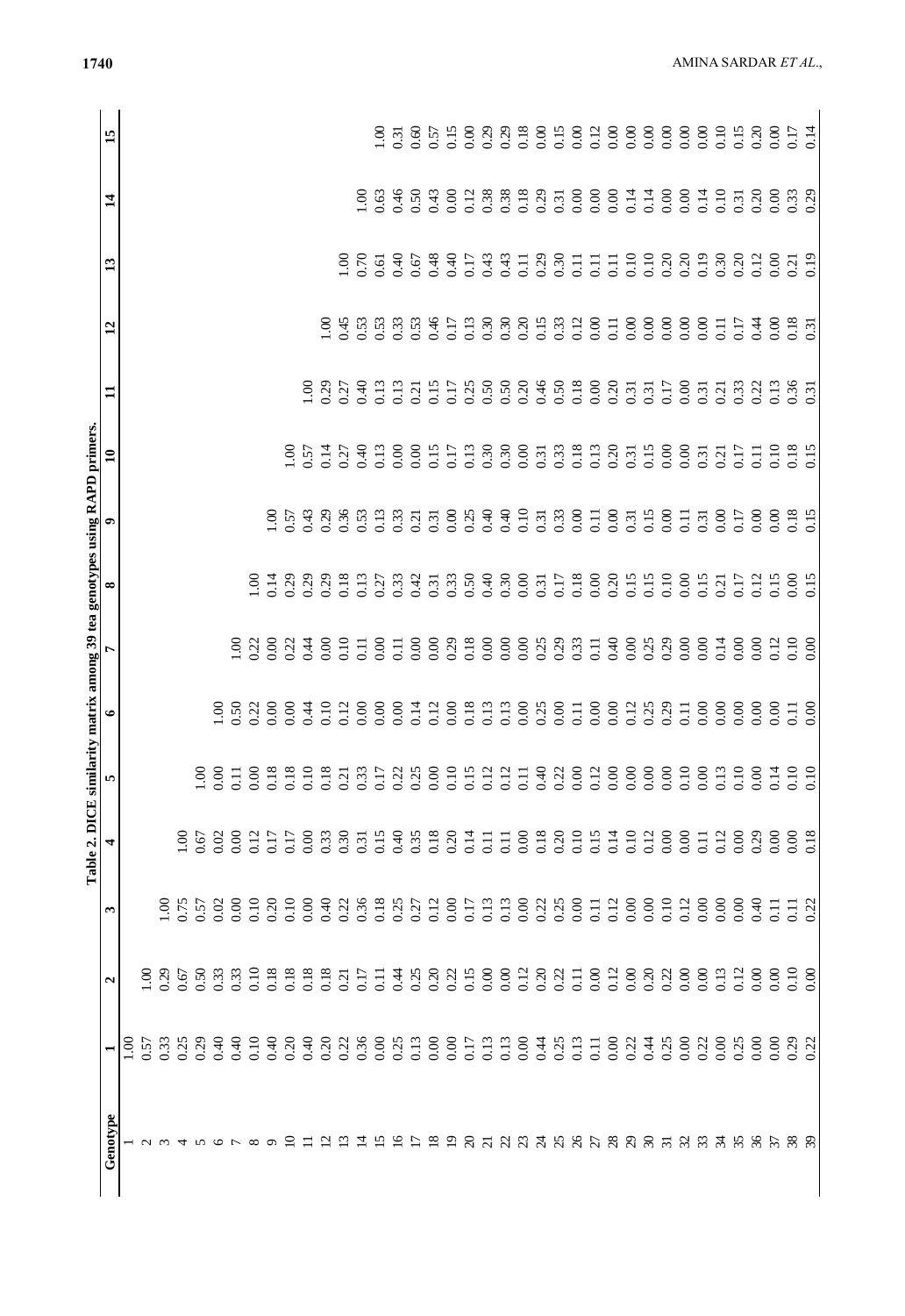1.00

S.  $0.80$ 

 $0.40$ <br>0.4.0

 $0.81$ 

င့

 $600$ 

 $00<sup>o</sup>$ 

 $0.67$ 

 $0.00$ 

 $\frac{88}{0.33}$  $0.50$ 

 $\overline{\mathbf{3}}$ Genotype 16 17 18 19 20 21 22 23 24 25 26 27 28 29 30 31 32 33 34 35 36 37 38 39  $\boldsymbol{38}$ 75  $\frac{36}{5}$ 35  $10017$ <br>  $0.158$ <br>  $0.0000$ <br>  $0.000$ 34 0.00 0.17 0.11 0.35 0.48 0.48 0.32 0.40 0.22 0.35 0.38 0.10 0.40 0.22 0.44 0.47 0.47 0.44 1.00  $\frac{34}{5}$  $-0.0000$ <br>  $-0.0000$ 33 0.10 0.11 0.00 0.18 0.40 0.53 0.42 0.22 0.33 0.36 0.20 0.10 0.44 0.67 0.67 0.36 0.36 1.00 33 32 0.00 0.12 0.00 0.40 0.43 0.33 0.33 0.25 0.18 0.20 0.22 0.00 0.50 0.18 0.18 0.80 1.00 32 31 0.10 0.12 0.00 0.40 0.43 0.33 0.22 0.25 0.18 0.20 0.22 0.00 0.50 0.18 0.36 1.00  $\vec{3}$  $\begin{array}{c} 0.000000 \\ 0.000000 \\ 0.000000 \\ 0.000000 \\ \end{array}$ 30 0.00 0.00 0.00 0.00 0.27 0.32 0.32 0.44 0.17 0.00 0.20 0.00 0.22 0.50 1.00  $\overline{\mathbf{30}}$  $\frac{0.18}{0.18}$  $0.228$ <br>  $0.38$ <br>  $0.30$ <br>  $0.30$ <br>  $0.30$ <br>  $0.33$ <br>  $0.33$  $88$ 29 0.00 0.00 0.00 0.00 0.27 0.42 0.32 0.22 0.17 0.18 0.00 0.25 0.22 1.00  $\overline{29}$ 28 0.10 0.13 0.10 0.50 0.50 0.25 0.25 0.33 0.44 0.50 0.57 0.00 1.00  $\frac{8}{2}$ **Table 2. (Cont'd.).** Table 2. (Cont'd.) 27 0.00 0.00 0.10 0.00 0.00 0.00 0.00 0.00 0.00 0.00 0.33 1.00 27 26 0.00 0.13 0.00 0.44 0.31 0.12 0.24 0.29 0.40 0.44 1.00  $\frac{8}{2}$ 25 0.20 0.35 0.18 0.40 0.43 0.33 0.33 0.25 0.55 1.00 ຕິ  $\frac{0.18}{0.18}$  $0.33$ 24 0.18 0.33 0.00 0.36 0.53 0.32 0.32 0.00 1.00  $\overline{a}$ 23 0.10 0.13 0.22 0.00 0.17 0.25 0.38 1.00 23 08888330888888888890 22 0.11 0.48 0.21 0.22 0.45 0.77 1.00  $\overline{c}$ 21 0.11 0.48 0.21 0.22 0.55 1.00 ឆ 20 0.29 0.38 0.00 0.29 1.00  $\boldsymbol{3}$ 0.35 19 0.20 0.35 0.36 1.00  $\overline{1}$  $\begin{array}{c} 0.18 \\ 0.35 \\ 0.00 \end{array}$ 18 0.36 0.44 1.00  $\overline{0.11}$  $\overline{18}$ 17 0.59 1.00  $0.36$  $0.20$  $0.10$ 16<br>19<br>19  $29$  $\Xi$ Genotyp 



Fig. 3. 3D structure analysis of 39 Tea genotypes irradiated with gamma rays.

The phylogenetic analysis classified all genotypes into 6 major groups (I-VI). The group I was the largest group consisted 17 genotypes followed by 8 genotypes in group II. The group III-VI included 4, 2, 7, and 1 genotype, respectively (Fig. 2). Among the studied genotypes, the Qi–men, M19 and M31 were highly diverged types and these genotypes are recommended for further molecular analysis (Fig. 2). These findings were further confirmed through Principal Coordinate Analysis (PCoA) by using DICE similarity coefficient values. The 3D structure showed that genotypes Qi men, M19, M28, and M31 are highly diverged from rest ones (Fig. 3). Wang *et al.,* (2017) recorded Jaccard's coefficients of dissimilarity values of 0.6885 to 1.000 in *Sophoradavidii* (Franch.) Kom. ex Pavol genotypes treated with 20–140 Kr gamma rays though inter-simple sequence repeat (ISSR) markers. In addition they noted five diverged mutants groups through phylogenetic analysis. Jan *et al.,* (2019) also identified elite genotypes of Guar through PCoA method. The present study serves as a model to bring novel mutation in other local and exotic tea genotypes through radiation therapy.

## **Conclusion**

 0.00 0.12 0.18 0.00 0.14 0.33 0.33 0.50 0.18 0.20 0.22 0.10 0.00 0.36 0.73 0.00 0.00 0.55 0.47 1.00 0.10 0.14 0.25 0.00 0.00 0.13 0.13 0.40 0.00 0.29 0.00 0.10 0.00 0.11 0.00 0.00 0.00 0.00 0.14 0.29 1.00 0.12 0.00 0.00 0.00 0.00 0.00 0.00 0.00 0.00 0.00 0.00 0.00 0.00 0.10 0.29 0.00 0.00 0.29 0.15 0.33 0.00 1.00 0.00 0.13 0.20 0.00 0.00 0.24 0.35 0.57 0.20 0.22 0.25 0.00 0.00 0.20 0.60 0.00 0.00 0.40 0.38 0.82 0.33 0.40 1.00

 $0.18$ 

 $0.00000$  $0.00$  $\sum_{i=1}^{n}$  $0.0$ 

 $0.00$  $0.20$ 

> The 16 extra alleles were recorded in 39 gamma irradiated tested experimental tea materials with 8 RAPD markers. The genetic distances values varied among tested genotypes. High level of polymorphism was recorded among genotypes. The presence of extra alleles in these genotypes shows that current diverged genotypes show similarity with previously studied novel tea genotypes *i.e.* Qi men, P3 and Indonesian. This similarity with previously approved cultivars might be a result of mutations that might have occurred by gamma radiations. The low dose (10 Kr) of gamma radiations is highly recommended to bring novel variations in other tea genotypes.